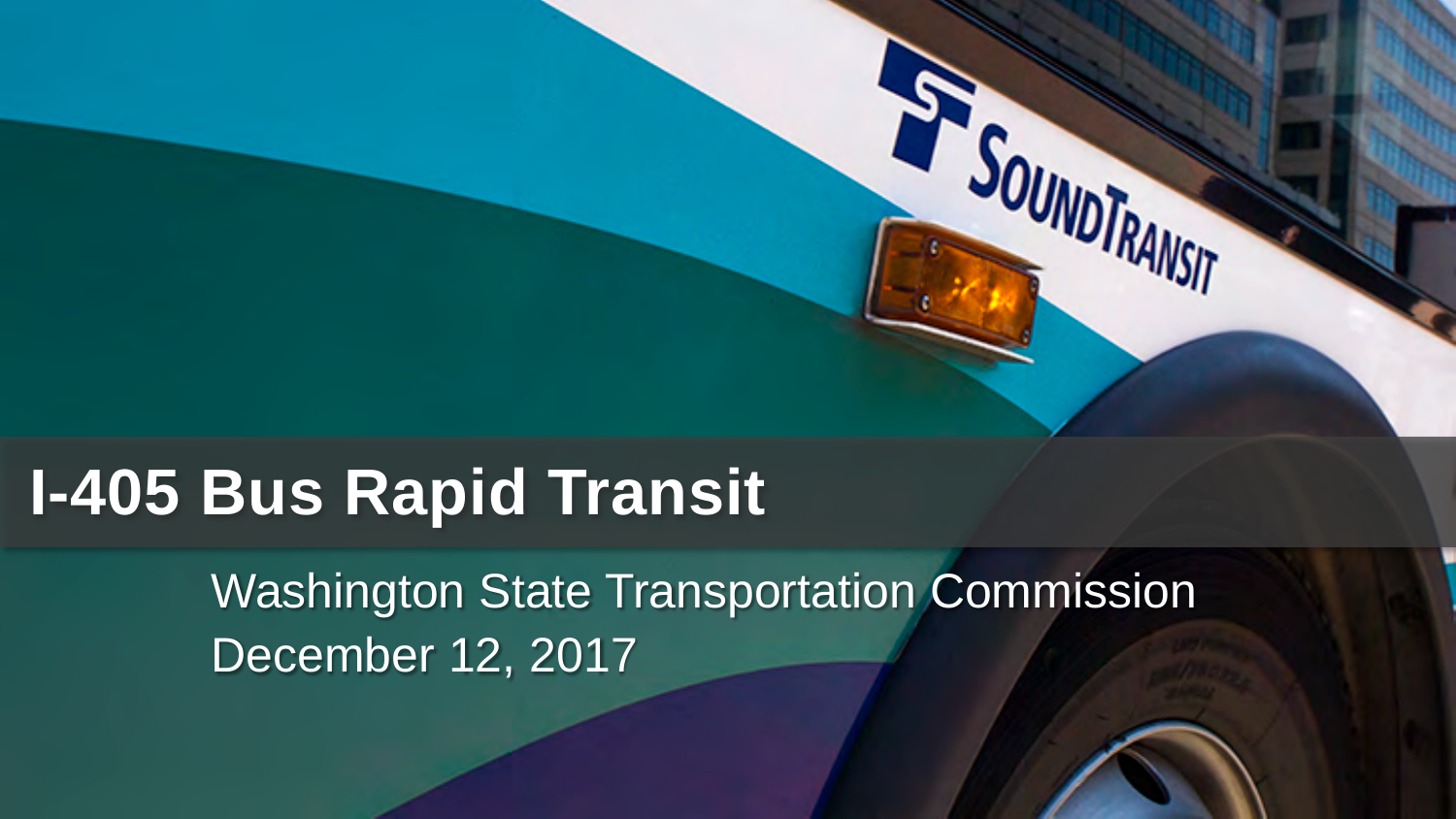

## **Connecting the Region**

#### I-405 BRT

Redmond-Seattle-Lynnwood *Lynnwood City Center & Bellevue Downtown*

Issaquah-Bellevue-South Kirkland *Bellevue Downtown* 

Everett-Seattle-West Seattle *Lynnwood City Center* 

#### SR 522/SR 523 BRT

Redmond-Seattle-Lynnwood *Shoreline South/145th*

Everett-Seattle-West Seattle *Shoreline South/145th*

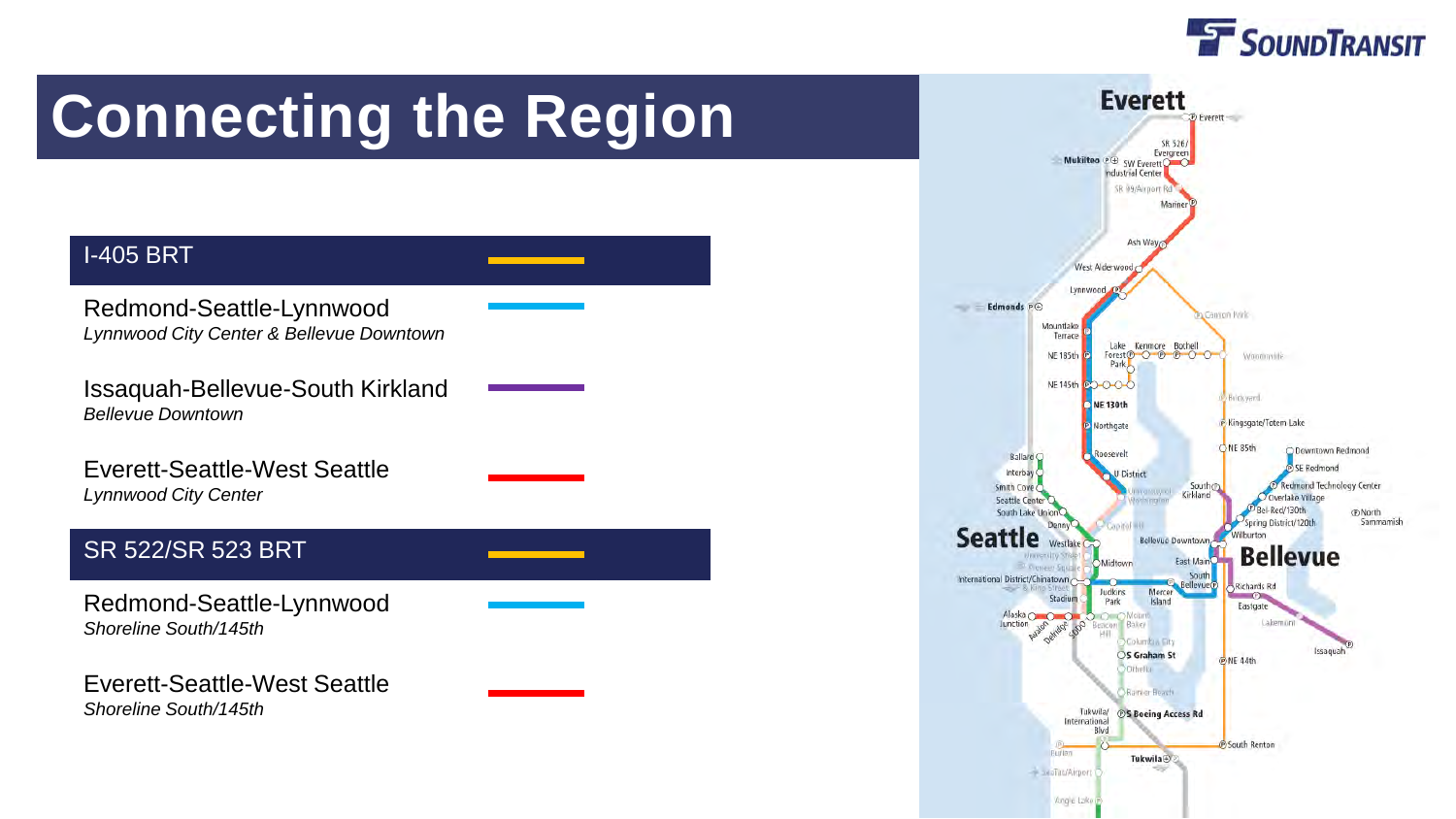## **I-405 BRT Highlights**

- 37-mile corridor: Lynnwood to Burien
	- North Corridor: Lynnwood to Bellevue
	- South Corridor: Bellevue to Burien, via Renton
- 11 BRT station pairs across 7 cities
- 3 parking facilities
- 1 transit center

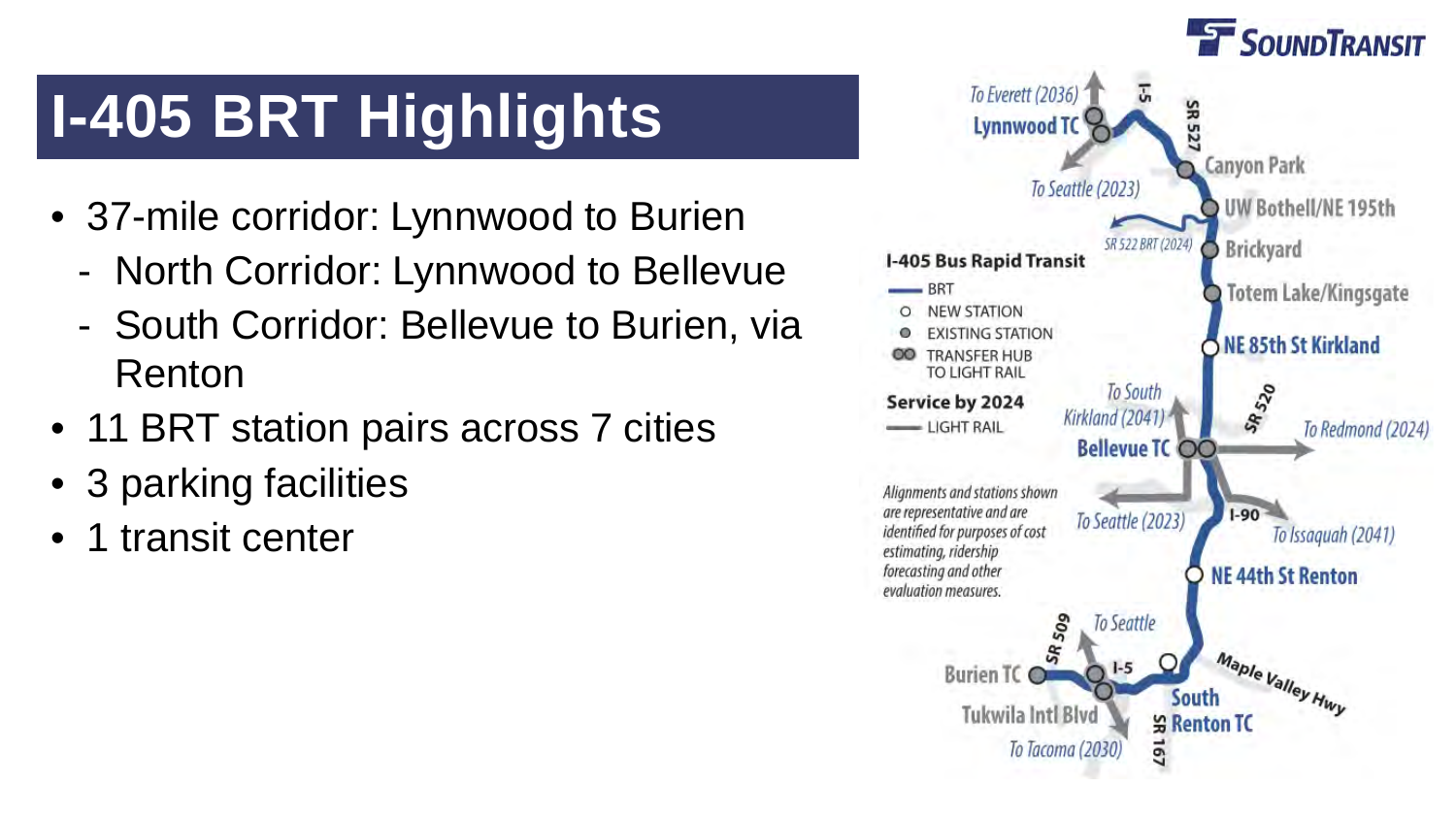

## **A New Line of Service for ST**

- Opens in 2024
- Two corridors (I-405 and SR 522/SR 523)
- Transit speed and reliability improvements
- BRT stations (signage, shelter, amenities)
- Parking facilities
- New BRT bus fleet
- Bus operations and maintenance facility
- Branding
- Rider information system



Example BRT – Community Transit *Swift*  Source: Community Transit Blogspot



Example BRT – Minneapolis Metro A Line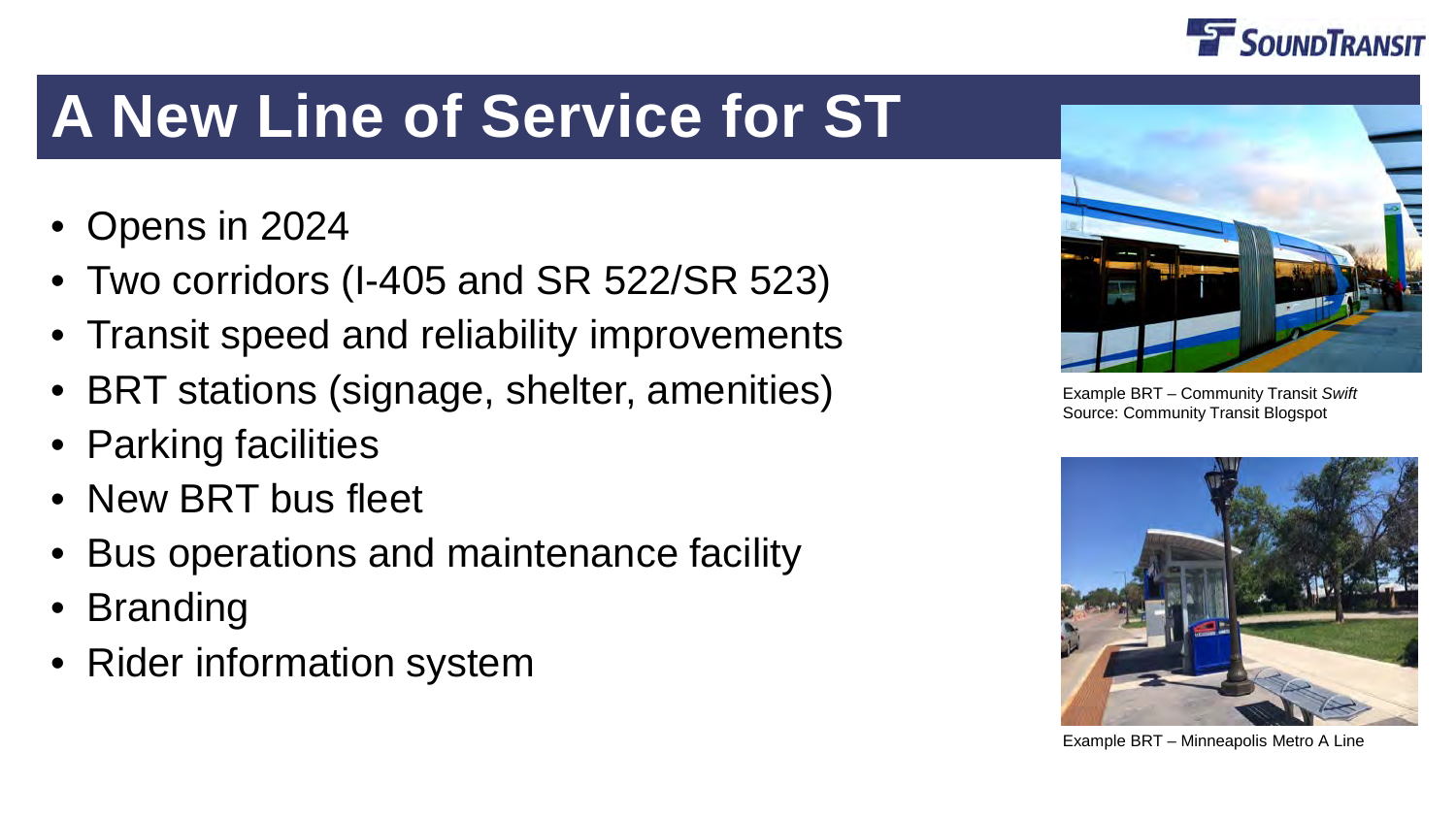

#### **Fast, Frequent & Reliable Transit Service**

- 10-minute peak,15-minute off-peak headways for I-405 BRT
- Up to 19 hours of service between Monday-Saturday
- Up to 17 hours on Sunday

BRT infrastructure designed for fast, frequent and reliable service

 System speed and reliability will rely on I-405 Express Toll Lanes/managed lanes and existing Sound Transit investments



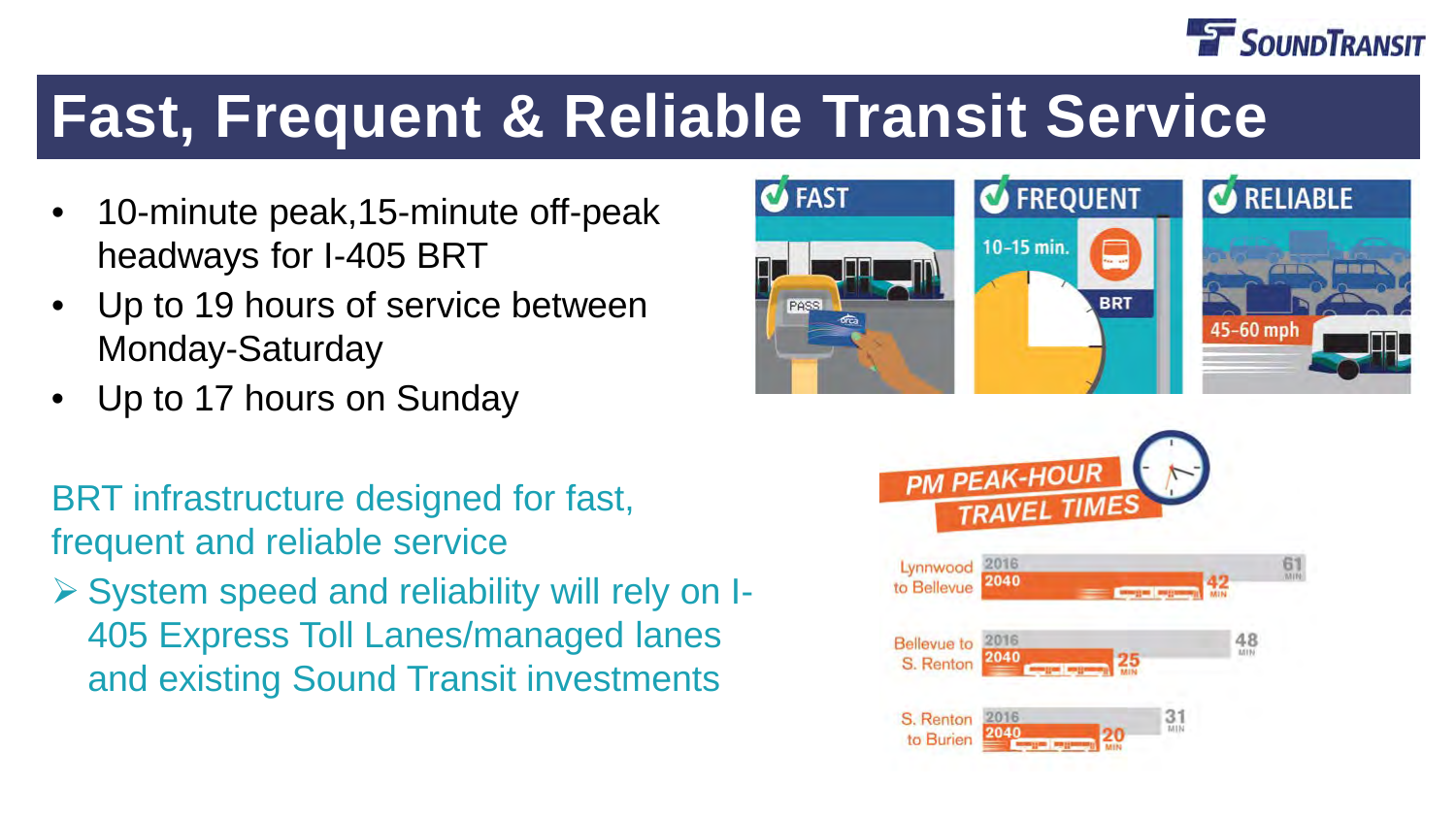

#### **Project Schedule**

#### 24 month look-ahead



#### Overall schedule